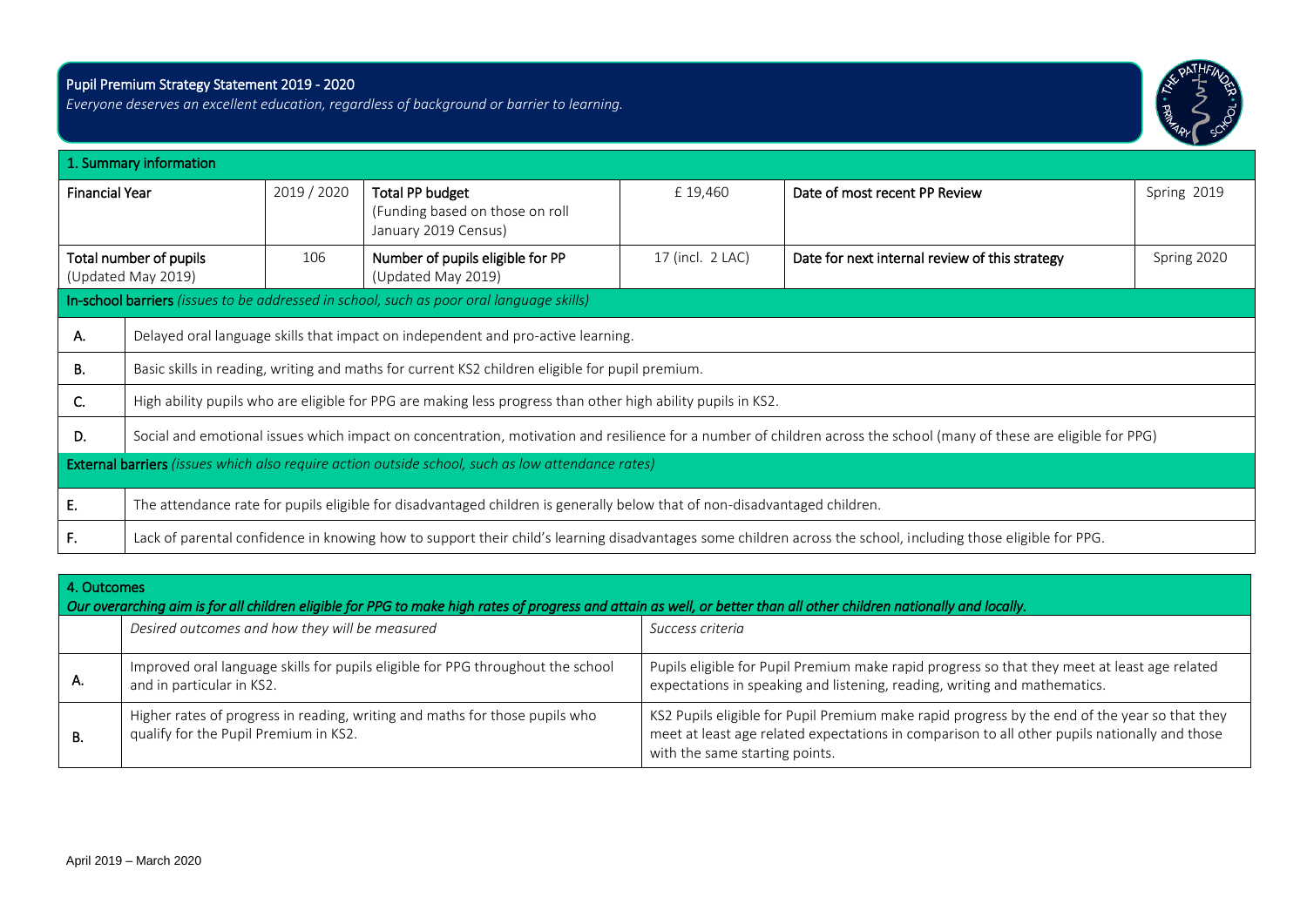|    | Higher rates of progress across Key Stage 2 for higher attaining pupils eligible for<br>PP.                                                           | Pupils eligible for PP identified as High ability make as much progress as 'other' pupils<br>identified as high ability, across Key Stage 2 in reading, writing and maths. Measured in Y6<br>through SATs outcomes and in Y3, Y4 and Y5 by teacher assessments and successful<br>moderation practice. |
|----|-------------------------------------------------------------------------------------------------------------------------------------------------------|-------------------------------------------------------------------------------------------------------------------------------------------------------------------------------------------------------------------------------------------------------------------------------------------------------|
| D. | Increased engagement in learning of those children eligible for PPG with Social<br>and emotional issues which results in increased rates of progress. | Pupils eligible for Pupil Premium are observed to have improved concentration, motivation and<br>resilience, thus resulting in rapid progress by the end of the year and meeting at least age<br>related expectations.                                                                                |
|    | Increased attendance rates for pupils eligible for Pupil Premium.                                                                                     | Reduce the number of persistent absentees and lateness among pupils eligible for Pupil<br>Premium. Overall Pupil Premium attendance improves and is above the national average for<br>this group.                                                                                                     |
| ┢. | Improved engagement and confidence of parents eligible for PPG to support their<br>children with their learning.                                      | Parents of Pupils eligible for PPG attend parental involvement sessions, workshop sessions and<br>ensure that their children read 5 times per week and complete their homework.                                                                                                                       |

Planned expenditure

| Academic year                                                                                                                                                                                    | 2019/2020            |                                                                                                                                                              |                                                                                                                                                                                                                                             |                                                                                                                                                                                                          |                   |                                        |  |  |
|--------------------------------------------------------------------------------------------------------------------------------------------------------------------------------------------------|----------------------|--------------------------------------------------------------------------------------------------------------------------------------------------------------|---------------------------------------------------------------------------------------------------------------------------------------------------------------------------------------------------------------------------------------------|----------------------------------------------------------------------------------------------------------------------------------------------------------------------------------------------------------|-------------------|----------------------------------------|--|--|
| The three headings below enable schools to demonstrate how they are using the pupil premium to improve classroom pedagogy, provide targeted support and to s support whole school<br>strategies. |                      |                                                                                                                                                              |                                                                                                                                                                                                                                             |                                                                                                                                                                                                          |                   |                                        |  |  |
| 1. Quality of teaching for all                                                                                                                                                                   |                      |                                                                                                                                                              |                                                                                                                                                                                                                                             |                                                                                                                                                                                                          |                   |                                        |  |  |
| Desired outcome                                                                                                                                                                                  | Impact<br>Group      | Chosen action / approach                                                                                                                                     | What is the evidence and<br>rationale for this choice?                                                                                                                                                                                      | How will we ensure it is implemented well?                                                                                                                                                               | <b>Staff lead</b> | When will we review<br>implementation? |  |  |
| Improved oral language<br>skills for pupils eligible<br>for PPG throughout the<br>school and in particular<br>in KS2.                                                                            | All Chn<br>All staff | All staff to receive specialist<br>training for Speech and Language<br>therapist in order to support<br>children with language building<br>and oracy skills. | Many children join our<br>school with particularly low<br>starting points with regards<br>to oracy and<br>communication. A number<br>of PP children continue to<br>have Speech and language<br>challenges as they go<br>through the school. | Regular meetings between specialist LSA and<br>SENCO.<br>Monitoring and review sessions with Speech<br>and Language Therapist.<br>Meetings with parents to discuss support and<br>progress in this area. | VS.<br>AH         | January 2020                           |  |  |
|                                                                                                                                                                                                  | Select<br>chn        | Training for specialist LSA to have<br>a focus on improving Speech and<br>language across the school.                                                        | Having a key adult with<br>specific responsibility for<br>this will support and enable<br>these chn to better access                                                                                                                        | Regular meetings between specialist LSA and<br>SENCO.<br>Monitoring and review sessions with Speech<br>and Language Therapist.                                                                           | <b>VS</b><br>AH   | <b>March 2020</b>                      |  |  |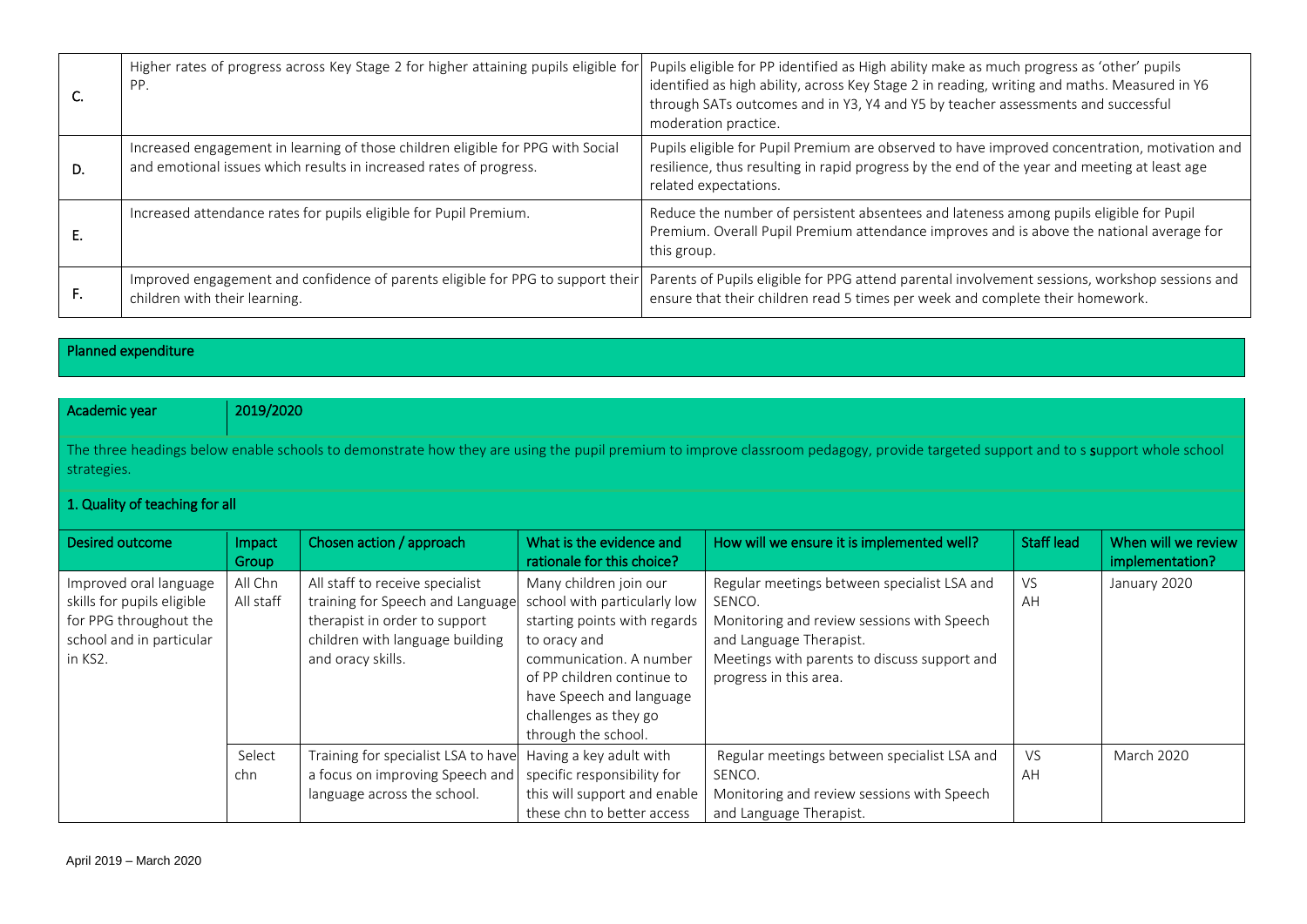|                                                                                                                               |         | Dedicate 30% of their timetable                                                                                                                                                                                               | their learning and in term                                                                                                                                                                                                                                                 | Meetings with parents to discuss support and                                                                                                                                 |                        |                   |
|-------------------------------------------------------------------------------------------------------------------------------|---------|-------------------------------------------------------------------------------------------------------------------------------------------------------------------------------------------------------------------------------|----------------------------------------------------------------------------------------------------------------------------------------------------------------------------------------------------------------------------------------------------------------------------|------------------------------------------------------------------------------------------------------------------------------------------------------------------------------|------------------------|-------------------|
|                                                                                                                               |         | to providing SALT interventions.                                                                                                                                                                                              | improve progress.                                                                                                                                                                                                                                                          | progress in this area.                                                                                                                                                       |                        |                   |
| Improved engagement<br>and confidence of<br>parents eligible for PPG<br>to support their children<br>with their learning.     | PP chn  | Where appropriate, support PP &<br>disadvantaged chn by offering<br>breakfast club free of charge.                                                                                                                            | Many of our PP &<br>disadvantaged chn require a SLT.<br>smooth and settled start to<br>their day with a good<br>breakfast in order to better<br>access their learning and in<br>turn, improve progress and<br>attainment.                                                  | Regularly reviewed between family worker and<br>Monitoring of progress data and discussions<br>with class teachers.                                                          | CC<br><b>SLT</b>       | <b>March 2020</b> |
| Higher rates of progress<br>in reading, writing and<br>maths for those pupils<br>who qualify for the Pupil<br>Premium in KS2. | All chn | Termly staff meetings with a<br>focus on PP and disadvantaged<br>children and how best they can<br>be supported through quality<br>first teaching.                                                                            | All teachers to be uses<br>innovative and successful<br>teaching strategies in order<br>to accelerate the progress<br>on all chn with a particular<br>focus on PP.                                                                                                         | SLT monitoring through lesson observations,<br>book looks and data analysis.                                                                                                 | SLT                    | January 2020      |
| Higher rates of progress<br>in reading, writing and<br>maths for those pupils<br>who qualify for the Pupil<br>Premium in KS2. | All chn | Regular training and CPD<br>available to all staff but<br>particularly for maths and English<br>subject leads in order to increase<br>knowledge for strategies to best<br>support all chn especially PP and<br>disadvantaged. | Maths and English subject<br>leaders need up-to-date<br>knowledge of strategies<br>and interventions to best<br>support the attainment<br>and progress of all chn<br>especially those who are<br>PP and disadvantaged.<br>They will then disseminate<br>this to all staff. | Feedback on training in staff meetings to<br>shared knowledge with staff.<br>SLT monitoring through lesson observations,<br>learning walks and book looks.<br>Data analysis. | SG<br>ME<br><b>SLT</b> | <b>March 2020</b> |
| <b>Total Budget Cost</b>                                                                                                      |         |                                                                                                                                                                                                                               |                                                                                                                                                                                                                                                                            |                                                                                                                                                                              |                        | £ 2,510           |

| 2. Targeted Support                                            |                    |                                                                                                                                |                                                         |                                                                                                                                                                               |                   |                                        |  |  |
|----------------------------------------------------------------|--------------------|--------------------------------------------------------------------------------------------------------------------------------|---------------------------------------------------------|-------------------------------------------------------------------------------------------------------------------------------------------------------------------------------|-------------------|----------------------------------------|--|--|
| Desired outcome                                                | Impact<br>Group    | Chosen action / approach                                                                                                       | What is the evidence and<br>rationale for this choice?  | How will we ensure it is implemented well?                                                                                                                                    | <b>Staff lead</b> | When will we review<br>implementation? |  |  |
| PP children will be<br>settled and ready to<br>learn after key | Selected<br>PP chn | Train two members of support<br>staff in 'Sensory Circuits'.<br>Purchase range of appropriate<br>equipment to use in sessions. | Many of our PP chn struggle<br>their learning after key | Chn selected for the programme will returned<br>to settle back in to class and to class settled and 'ready to learn'.<br>In turn these children will make better<br>progress. | AH<br>(PP/LH)     | Termly                                 |  |  |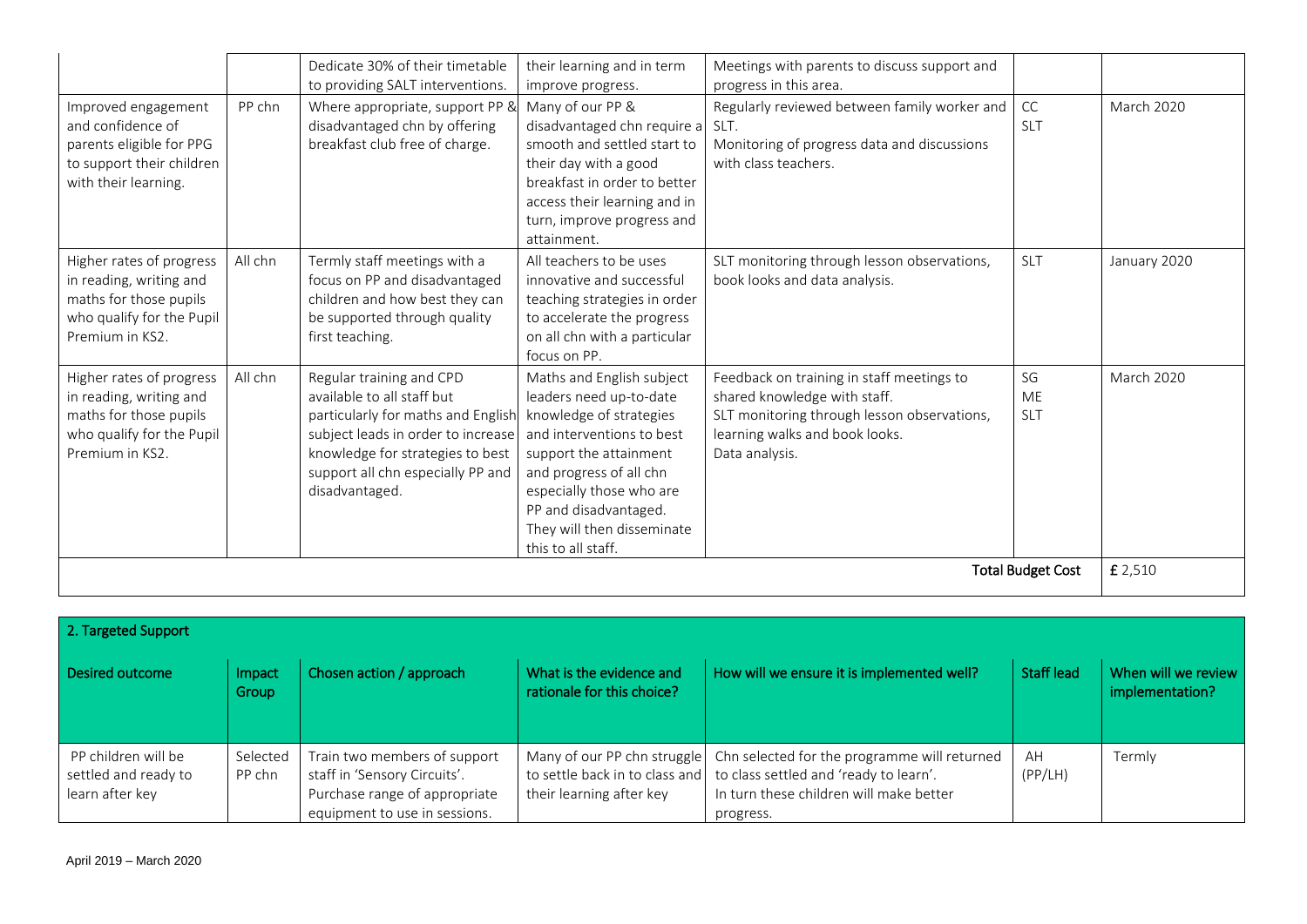| transitional points of the<br>day.                                                                            |                                  | Run 'Sensory Circuits'<br>programme for selected children<br>3x weekly.                                                                                                 | transitional points in the<br>day.                                                                                                                                                                                                                                                         |                                                                                                                                                                                                         |                              |                   |
|---------------------------------------------------------------------------------------------------------------|----------------------------------|-------------------------------------------------------------------------------------------------------------------------------------------------------------------------|--------------------------------------------------------------------------------------------------------------------------------------------------------------------------------------------------------------------------------------------------------------------------------------------|---------------------------------------------------------------------------------------------------------------------------------------------------------------------------------------------------------|------------------------------|-------------------|
| Higher rates of progress<br>for PP chn in reading,<br>writing & maths at KS2.                                 | KS2 PP                           | Implement a 50% timetabled<br>'Learning Coach' to support the<br>progress of PP chn either<br>individually or within a small<br>group.                                  | Many of our PP chn have<br>gaps in their learning which<br>need to be filled in order to<br>build upon learn and make<br>the best possible progress.                                                                                                                                       | Regular meetings between SENCO and Learning<br>Coach.<br>PP data to be analysed as separate group and<br>reviewed half-termly.<br>Regular reports to Governing Body and visit<br>from link PP Governor. | <b>RBF</b><br>AH             | April 2020        |
| Higher rates of progress<br>for PP chn in reading,<br>writing & maths at KS2.                                 | Specific<br>child                | School-funded 1:1 support for PP<br>child awaiting EHCP in order to<br>support and accelerate progress.                                                                 | Child requires 1:1 support in<br>order to access learning.<br>This support will lead to<br>accelerated progress.                                                                                                                                                                           | Monitoring of books to illustrate rapid progress. AH<br>Regular review meetings through meetings with CC<br>the family and SEND team. Increase in<br>attainment and progress. Improved attendance.      |                              | <b>March 2020</b> |
| Increased engagement in<br>learning of those children<br>eligible for PP with Social<br>and emotional issues. | Specific<br>child                | School-funded 1:1 support to<br>assist in improving behaviours for<br>learning and 'readiness to learn',<br>with the intention of improving<br>attainment and progress. | Child accesses learning<br>more successfully with 1:1<br>support with clear breaks<br>between tasks.                                                                                                                                                                                       | Monitoring of books to illustrate engagement in<br>tasks and progress. Regular review meetings<br>with SENCO. Increase in attainment and<br>progress.                                                   | AH<br><b>RBF</b>             | December 2019     |
| Increased engagement in<br>learning of those children<br>eligible for PP with Social<br>and emotional issues. | Selected<br>PP & SEN<br>children | Purchase a range of engaging<br>resources which can be used to<br>support a task/reward scheme<br>for key PP children with<br>additional needs.                         | Specific group of PP chn<br>who also have SEN needs<br>who access learning more<br>successful when presented<br>with a task/reward structure<br>to learning. Resources need<br>to have multiple uses which<br>can support social skills in<br>order to engage in whole-<br>class learning. | Monitoring of books to illustrate engagement in AH<br>tasks and progress. Regular review meetings<br>with SENCO. Increase in attainment and<br>progress.                                                | Class<br>teachers            | January 2020      |
|                                                                                                               |                                  |                                                                                                                                                                         |                                                                                                                                                                                                                                                                                            |                                                                                                                                                                                                         | Total Budget Cost   £ 15,950 |                   |

| 3 Other approaches                                                       |                 |                                                      |                                                                     |                                                                                                 |            |                                         |  |  |
|--------------------------------------------------------------------------|-----------------|------------------------------------------------------|---------------------------------------------------------------------|-------------------------------------------------------------------------------------------------|------------|-----------------------------------------|--|--|
| Desired outcome                                                          | Impact<br>group | Chosen action/approach                               | What is the evidence and<br>rationale for this choice?              | How will we ensure it is implemented well?                                                      | Staff lead | When will you review<br>implementation? |  |  |
| For key adults to have an   All PP &<br>up to date understanding Dis chn |                 | AH & RBF to attend 3 day Pupil<br>Premium Conference | Growing number of PP chn<br>across the school with<br>significantly | Regular meetings between SENCO and<br>Learning Coach.<br>Half-termly review of data for PP chn. | AH         | September 2020                          |  |  |